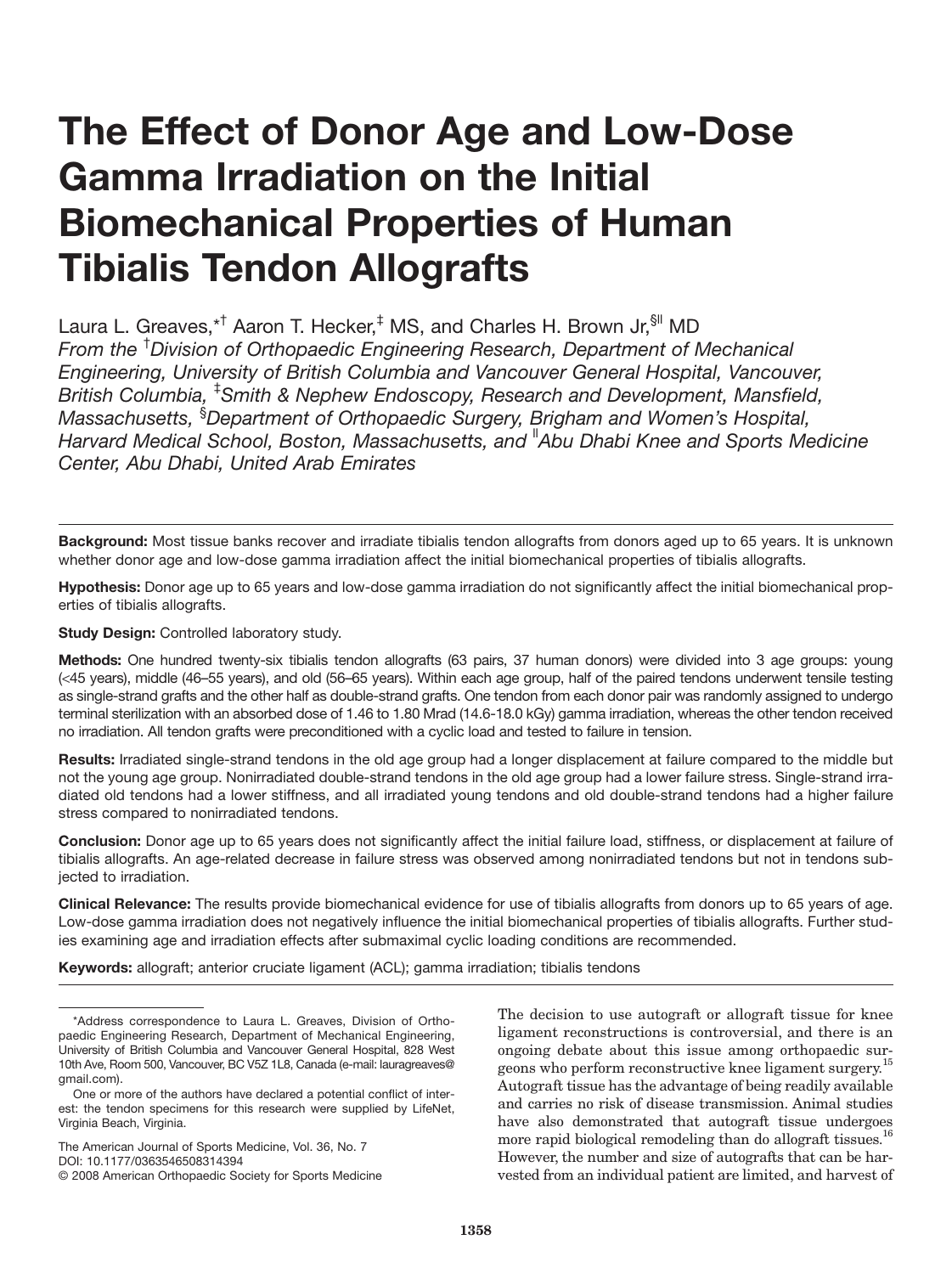autograft tissue can result in donor site morbidity. Advantages of allograft tissue include the absence of donor site morbidity, the availability of an unlimited number of tendon grafts for a given patient, the availability of different types of graft tissue, smaller incision size, less surgical dissection, and decreased operating time. However, there are concerns about the use of allograft tissue. These concerns include the potential for allograft tissue to transmit disease, the possible deleterious effects of secondary sterilization and processing methods on the initial biomechanical properties of allograft tissue, delayed biological remodeling of allograft tissue, and a belief by some surgeons that use of allograft tissue results in a higher clinical failure rate (F. R. Noyes, unpublished data, 2005). Use of allograft tissue also adds a significant cost to the proce-

dure, and allograft tissue may not always be available.<sup>31</sup> In spite of the above issues, the use of allograft tissue for reconstructive knee ligament surgery appears to be increasing. According to Garrett (unpublished data, 2005), 20% to 30% of all primary ACL reconstructions in the United States are currently performed using allograft tissue. Because of the increasing demand for allograft tissue, tissue banks are interested in increasing the eligible pool of donors and providing additional types of graft tissue. Presently, the upper age limit for donation of soft-tissue allografts for most tissue banks is 50 years, with approximately 17% of tissue banks accepting donors from 50 to 65 years.<sup>31</sup>

Few studies have evaluated the effect of donor age on the initial biomechanical properties of tendon grafts commonly used for knee ligament reconstruction. Several investigators have reported an inverse relationship between age and the strength of the intact human femur-ACL-tibia complex.<sup>21,34</sup> Because of the well-known inverse relationship between bone mineral density and increasing age, the above finding is not unexpected.<sup>24</sup> Although the tensile strength of bonepatellar tendon-bone allografts recovered from donors aged 17 to 55 years decreased with age by 20%, Blevins et al<sup>4</sup> found this trend did not reach statistical significance. This age-related decrease in initial graft strength has not been reported for hamstring allografts.<sup>13</sup>

Bone-patellar tendon-bone and Achilles tendon allografts are the most common allograft tissues used for reconstructive knee ligament surgery.<sup>15</sup> To increase the available supply of allograft tissue, anterior and posterior tibial tendons (tibialis tendons) have recently been studied to determine their suitability for use in reconstructive knee ligament surgery.<sup>14,23</sup> Biomechanical testing of double-strand (DS) tibialis tendon grafts demonstrated structural, material, and viscoelastic properties that were equivalent to or better than those of doubled gracilis and semitendinosus tendon grafts.<sup>13,14</sup> Double-stranded tibialis tendon grafts recovered from donors with a mean age of 78 years have also been shown to have an ultimate tensile strength and stiffness equal to or exceeding that of commonly used ACL graft sources.<sup>23</sup> On the basis of these findings, tibialis tendons have been recommended as replacement grafts for the ACL, PCL, medial collateral ligament, and the posterolateral corner.  $^{14,15,18,22}$ 

With the potential to obtain 1 anterior and 1 posterior tibial tendon from each donor leg, 4 additional soft-tissue grafts can be recovered per donor. The use of tibialis tendon

allografts from donors in older age groups may help tissue banks meet the increasing demand for allograft tissue. However, there have been no controlled biomechanical studies comparing the initial tensile properties of soft-tissue allografts recovered from donors in older age groups with those recovered from younger age groups.

Although soft-tissue allografts are recovered and processed as<br>eptically, aseptic processing does not entirely remove all risk of bacterial or viral contamination.<br> $^{30,31}$  Many tissue banks treat musculoskeletal allograft tissues with additional measures such as gamma irradiation in an attempt to reduce the risk of bacterial contamination and to provide an additional layer of safety.<sup>30</sup> Gamma irradiation has excellent tissue penetration, ensuring that its effect will occur throughout the structure of the tissue. The primary mechanism by which gamma irradiation provides a bactericidal effect is by the direct alteration of nucleic acids leading to dysfunction and destruction of the genome.<sup>30</sup> Gamma irradiation of tissue at room temperature also results in the production of free radicals from liquid water in the tissue, which have a direct antimicrobial effect.<sup>30</sup> In a survey of 36 tissue banks, Vangeness et al<sup>31</sup> reported that a range of 1 to 3.5 Mrad of gamma irradiation was used. It has been reported by some investigators that a dose of 2 Mrad provides complete elimination of bacterial contamination from musculoskeletal allografts.<sup>8,29</sup> However, much higher radiation doses are required to inactivate viruses such as HIV. In bone-tendon-bone allografts, Fideler et al<sup>9</sup> reported a dose of 4.0 Mrad was needed to inactivate the HIV virus, whereas Grieb et al<sup>12</sup> demonstrated a dose of 5.0 Mrad was needed to inactivate HIV along with hepatitis C, hepatitis A, and 7 other microorganisms.

However, gamma irradiation has been shown to have doserelated deleterious effects on the initial biomechanical properties of soft-tissue allografts. Biomechanical studies have shown that radiation doses greater than 2 Mrad significantly decrease the initial failure loads in bone-patellar tendonbone allografts and bone-ACL-bone allografts.<sup>25,26</sup> Gibbons et al<sup>10</sup> showed that doses of 2 Mrad did not affect the structural properties of bone-patellar tendon-bone grafts. whereas higher doses of 3 Mrad reduced the maximum stress, maximum strain, and strain energy density to maximum stress. However, Curran et al<sup>7</sup> found that bonepatellar tendon-bone allografts irradiated with 2 Mrad elongated 27% more after 1000 cycles and 20% weaker than were nonirradiated grafts.

There is a trade-off between providing tissue sterility and maintaining the biomechanical integrity of the tissue by using lower doses of radiation. At the present time, there is lack of agreement on the lowest acceptable dose for treating soft-tissue allografts. A study by Baker et al recently validated a dose of 0.92 Mrad for terminal sterilization, and the authors thought that this dose would be effective in eliminating bacterial contamination. Although no biomechanical testing was performed, they speculated that this dose was unlikely to have a significant effect on the initial biomechanical properties of the tissue. At the present time, there have been no published studies examining the effects of low-dose  $\langle 2 \text{ Mrad} \rangle$  irradiation on the initial biomechanical properties of soft-tissue allografts.

The goal of the present biomechanical study was to determine the effect of donor age and low-dose irradiation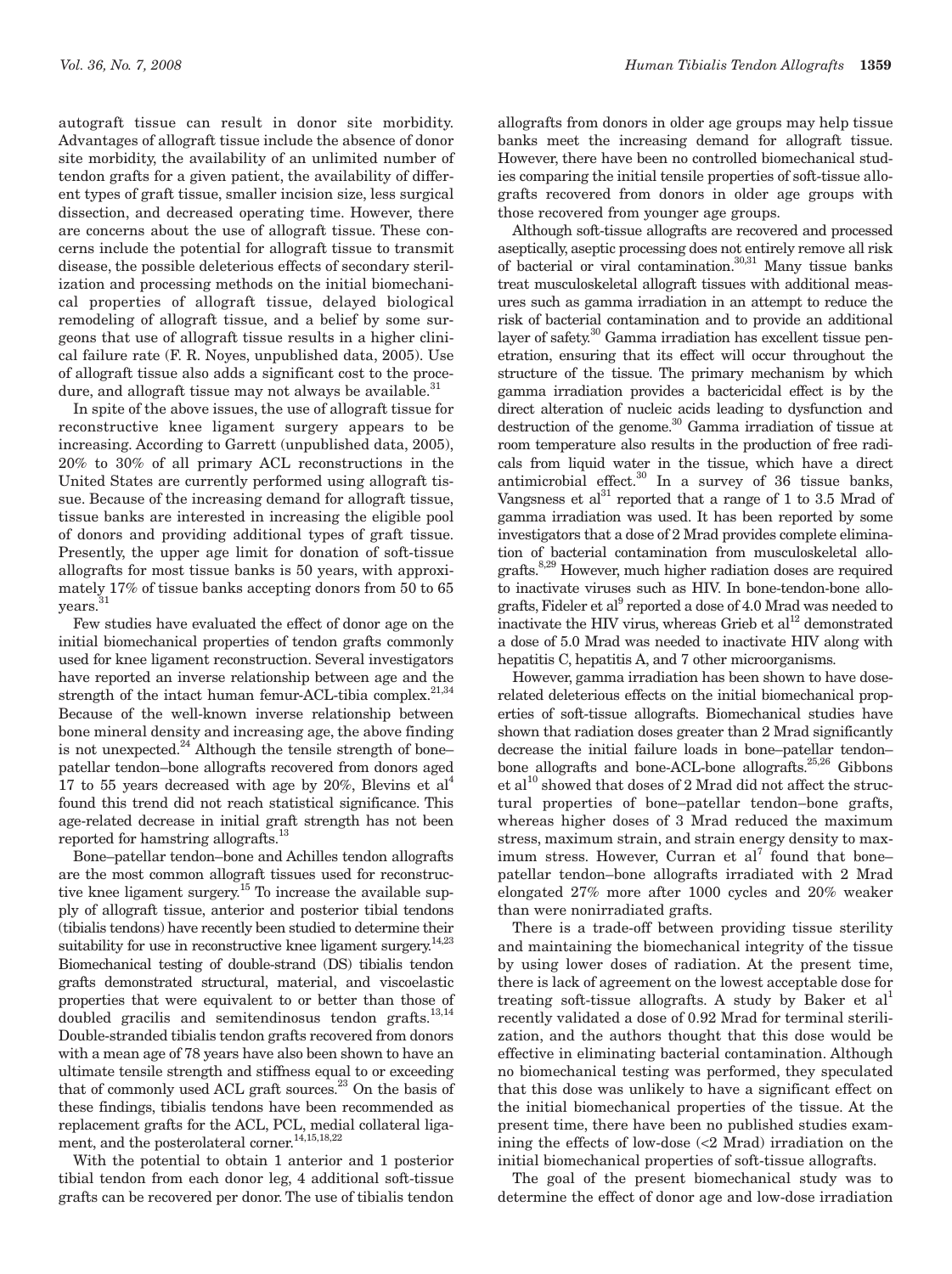

Figure 1. Study design. Irrad, irradiated.

on the initial biomechanical properties of single-strand (SS) and DS human tibialis tendons. We hypothesize that donor age up to 65 years and low-dose (<2 Mrad) gamma irradiation will not significantly affect the initial biomechanical properties of SS and DS human tibialis tendon allografts. This information may validate tissue banks' current upper age limit of 65 years for tibialis donors and may help provide tissue banks with some guidelines for proper irradiation levels.

# **METHODS**

# **Experimental Design**

One hundred twenty-six anterior and posterior fresh-frozen tibialis tendons (63 pairs) were recovered from 37 human donors. Donors ranged in age from 20 to 65 years. All donors met organ bank criteria for tissue donation. The paired specimens were divided into 3 groups based on age: young (20-45) years,  $n = 40$ , middle (46-55 years,  $n = 46$ ), and old (56-65) years,  $n = 40$ ). The tendons were treated using an Allowash (LifeNet Health, Virginia Beach, Va) sterilization process that uses ultrasonics and centrifugation in combination with several reagents.<sup>19</sup> Within each age group, half of the paired tendons were randomly assigned to be tested as SS or DS tendon grafts. Within each of the age groups, half of the paired SS and DS tendons underwent gamma irradiation at dry ice temperatures with an absorbed graft dosage of 1.46 to 1.80 Mrad  $(14.6-18.0 \text{ kGy})$ . It is claimed that this dose of irradiation provides terminal sterilization with a sterilization assurance level of  $10^{-6}$  in bone-patellar tendon-bone allografts.<sup>19</sup> The opposite member of the pair did not receive radiation (Figure 1).

# **Specimen Preparation**

The tendon grafts were thawed to room temperature immediately before preparation and mechanical testing. All tendon grafts were visually inspected and verified to be intact. Within each age group, the paired tendons were randomly assigned to be tested as either an SS or DS tendon graft. Each tendon graft was cut an equal distance from the proximal and distal end. The SS tendons were cut to a length of 12 cm and the DS tendons to a length of 24 cm. The free ends of the DS tendon grafts were tubularized over a 6-cm length with 5 throws of a "baseball-type" whipstitch using a No. 2 nonabsorbable suture. The cross-sectional areas of the SS and DS tendon grafts were measured using a custom-built area micrometer.<sup>13,17,20</sup> The thickness of the tendon was measured using a dial indicator that monitored plunger height. This measurement was taken 2 minutes after a 0.12-MPa compressive load was applied. $13,17,20$  The cross-sectional area was calculated by multiplying the graft thickness and the slot width of the area micrometer.<sup>20</sup> Crosssectional area of SS tendons was measured by taking the mean of measurements made 15 mm proximal and 15 mm distal to the center of the graft. Cross-sectional area of DS tendons was measured by taking the mean of measurements 30 mm and 60 mm both distal and proximal to the center of each tendon graft. These locations marked the site at which the tendons were clamped and tensioned to failure and aligned the tendon in the grips such that a gripto-grip distance of 30 mm was maintained. We chose a distance of 30 mm to simulate the intra-articular length of the normal ACL.<sup>11,13,17</sup> During preparation of the tendons, measurement of the cross-sectional area, and biomechanical testing, the specimens were kept moist with normal saline maintained at room temperature.

# **Mechanical Testing**

The tendon graft constructs were tested to failure in tension with a servo-hydraulic materials testing system (model 8521, Instron Corp, Canton, Mass). To minimize soft-tissue slippage or failure at the grip-tendon interface,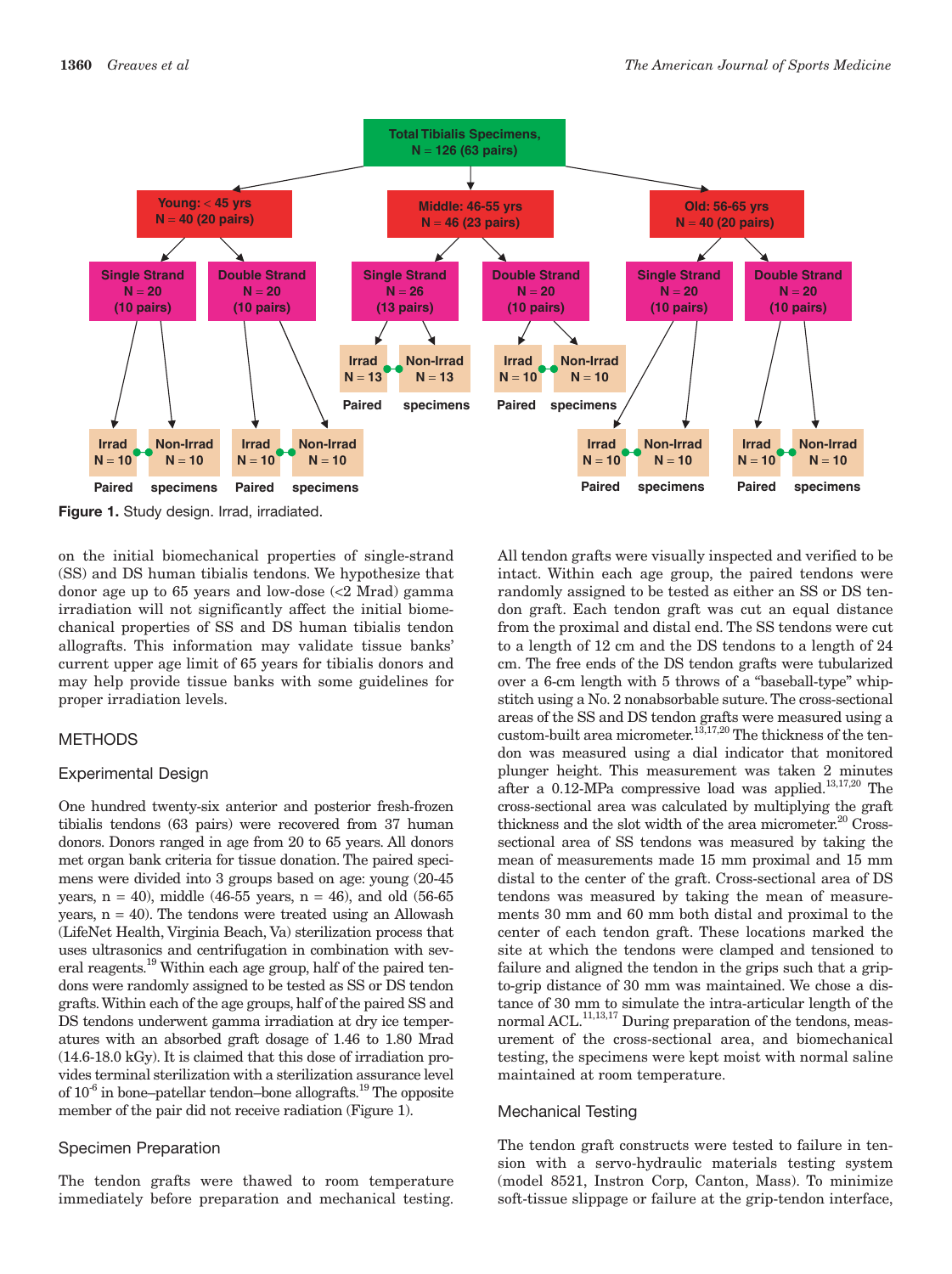

Figure 2. Testing configuration for single-strand (A) and doublestrand (B) tibialis tendon grafts.

specially designed soft-tissue grips were used. $^{13,17}$  The SS tendons were tested by placing the free ends in the grips at the marks previously placed 15 mm from the center of the tendon. The DS tendons were tested by placing the center of the tendon over the post in the upper clamp. The DS tendon was allowed to freely slide over the post. The sutures placed in the free ends of the DS tendon were tied together on each end of the tendon graft creating a suture loop. To equalize the tension in the 2 strands of the DS grafts, a 0.5-kg mass was hung from the suture loop on each end of the graft (Figure 2). The upper and lower chambers of the grips were filled with dry ice and the serrated lower and upper clamps tightened. The tendon grafts were preconditioned with cyclical loading of 50 N to 250 N for 100 cycles at 1 Hz; thereafter, a load of 50 N was maintained. After the preconditioning, additional dry ice was placed in the grip chambers, and the clamps were then maximally tightened. The tendon grafts were tested to failure at a strain rate of 100% elongation per second, which simulates the strain applied to the ACL during injury.<sup>3,13,17,20,33</sup> The site and mode of graft failure for all tests were recorded based on visual inspection of the failed specimen. Failure load, displacement at failure, and stiffness were measured from the load-elongation curve using data acquisition and analysis software (Series IX, Instron Corp). Failure load was defined as the applied force at which the loaddisplacement curve deviated substantially from a straight line. Displacement at failure was defined as the corresponding displacement of the upper clamp when the failure load was reached. Stiffness was defined as the slope of the linear region of the load-displacement curve. Failure stress was calculated by dividing the corresponding failure load by the initial (unloaded) graft cross-sectional area.

#### **Statistical Analysis**

A power analysis was performed before testing. This analysis determined that a sample size of 20 tendons in each age group would provide an 80% power to detect a 15% difference in the



**Figure 3.** The linear dependence of failure load with tendon cross-sectional area.

effects of donor age and irradiation status. A 1-way analysis of variance with least squared difference was used to detect differences in mechanical properties between the young, middle, and old age groups. A paired  $t$  test was used to determine the effects of irradiation with a given age group on the graft failure properties. Statistical significance was set at  $P < .05$ .

# **RESULTS**

#### **Biomechanical Properties**

The mean  $\pm$  SD failure load, stiffness, displacement at failure, failure stress, and cross-sectional area are shown in Table 1. The failure loads of all tendons tested were plotted against tendon cross-sectional area, and a strong linear dependence  $(r^2 = 0.78)$  was found (Figure 3).

# Effect of Age

A summary of the significant findings is shown in Table 2. Age had no significant effect on failure load (Figure 4), stiffness, or displacement at failure for nonirradiated SS and DS tendons. A significantly  $(P < .05)$  lower failure stress was demonstrated in nonirradiated DS tendons in the old age group compared with nonirradiated DS grafts in the young and middle age groups. However, this finding was not found in irradiated DS tendons from the old age group. Age had no significant effect on failure load (Figure 4), stiffness, or failure stress for irradiated SS and DS tendons. However, a significantly longer displacement at failure  $(P < .05)$  was found in irradiated SS grafts in the old age group compared with irradiated SS grafts in the middle age group but not the young group. Although no significant differences were observed, there was a trend for graft cross-sectional area to increase with increasing age regardless of strand configuration or irradiation treatment (Table 1).

# Effect of Gamma Irradiation

A summary of significant findings is shown in Table 2. Among the SS tendons in all 3 age groups, gamma irradiation had no significant effect on failure load or displacement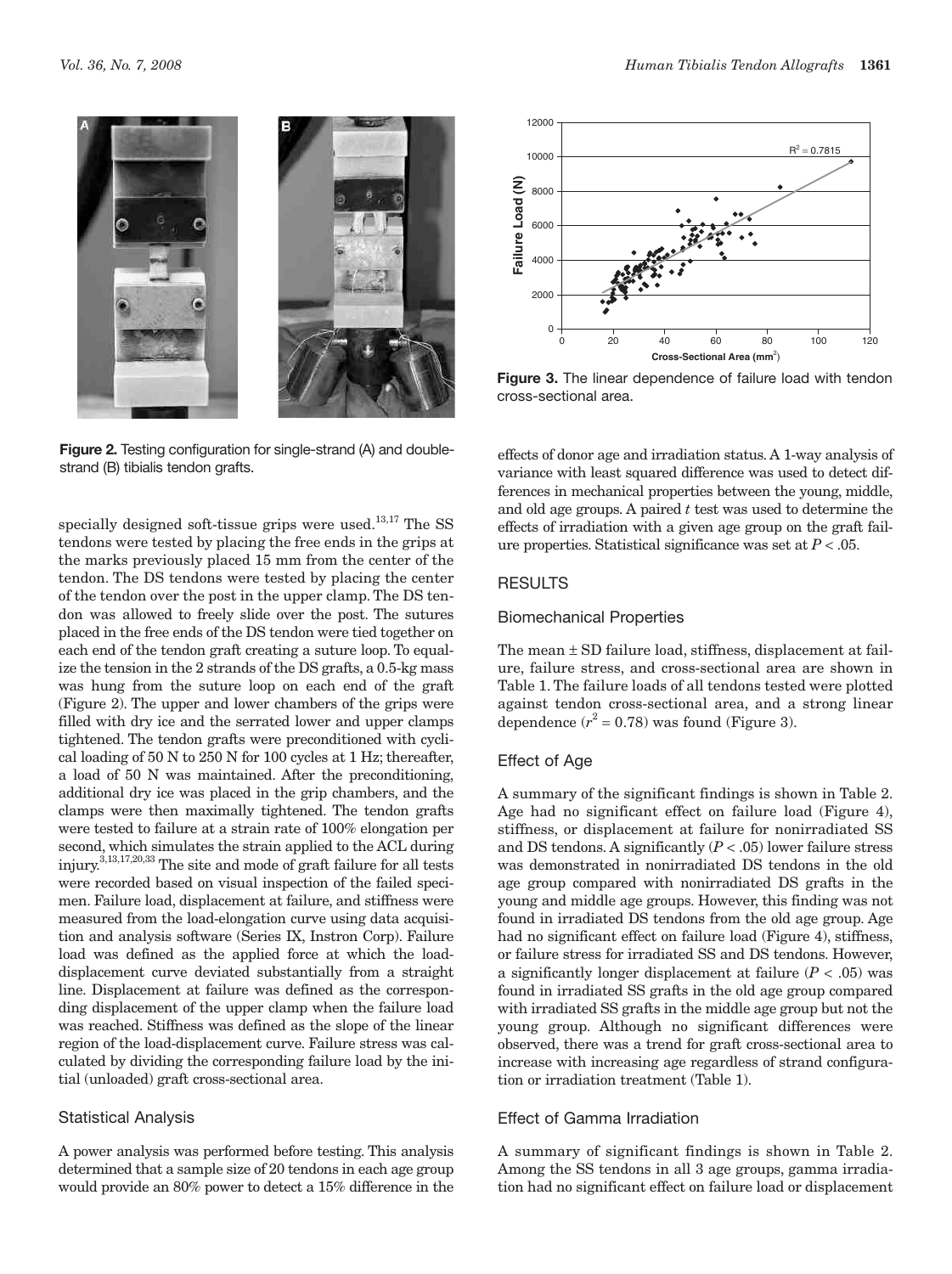| Property                              | Young           |                        | Middle          |                 | Old               |                        |
|---------------------------------------|-----------------|------------------------|-----------------|-----------------|-------------------|------------------------|
|                                       | Nonirradiated   | Irradiated             | Nonirradiated   | Irradiated      | Nonirradiated     | Irradiated             |
| Failure load, N                       |                 |                        |                 |                 |                   |                        |
| Single strand                         | $2843 \pm 694$  | $3062 \pm 699$         | $2823 \pm 573$  | $2729 \pm 995$  | $2988 \pm 787$    | $3004 \pm 603$         |
| Double strand                         | $5074 \pm 1032$ | $5124 \pm 1206$        | $5255 \pm 706$  | $5262 \pm 845$  | $4971 \pm 1980$   | $5334 \pm 1353$        |
| Stiffness, N/mm                       |                 |                        |                 |                 |                   |                        |
| Single strand                         | $587 \pm 105$   | $569 \pm 107$          | $639 \pm 174$   | $630 \pm 213$   | $698 \pm 138$     | $525.0 \pm 57.7^a$     |
| Double strand                         | $930 \pm 186$   | $886 \pm 194$          | $947 \pm 139$   | $943 \pm 189$   | $931 \pm 223$     | $966 \pm 202$          |
| Displacement at failure, mm           |                 |                        |                 |                 |                   |                        |
| Single strand                         | $6.10 \pm 1.59$ | $6.09 \pm 1.32$        | $5.62 \pm 1.39$ | $5.21 \pm 1.68$ | $5.87 \pm 1.72$   | $6.83 \pm 1.03^{o}$    |
| Double strand                         | $6.40 \pm 0.69$ | $6.91 \pm 1.21$        | $6.57 \pm 0.74$ | $7.00 \pm 1.53$ | $6.37 \pm 1.48$   | $7.04 \pm 1.62$        |
| Failure stress, N/mm <sup>2</sup>     |                 |                        |                 |                 |                   |                        |
| Single strand                         | $105 \pm 17.8$  | $127 \pm 27.9^c$       | $102 \pm 20.9$  | $104 \pm 21.4$  | $99.8 \pm 23.6$   | $111 \pm 16.1$         |
| Double strand                         | $98.1 \pm 18.4$ | $113 \pm 17.5^{\circ}$ | $99.2 \pm 17.7$ | $103 \pm 11.7$  | $81.5 \pm 12.1^e$ | $103 \pm 18.0^{\circ}$ |
| Cross-sectional area, mm <sup>2</sup> |                 |                        |                 |                 |                   |                        |
| Single strand                         | $27.2 \pm 5.45$ | $24.4 \pm 3.64$        | $28.5 \pm 7.87$ | $25.6 \pm 6.53$ | $30.0 \pm 6.38$   | $27.4 \pm 6.13$        |
| Double strand                         | $52.4 \pm 9.58$ | $45.4 \pm 9.05$        | $54.1 \pm 9.40$ | $51.8 \pm 10.1$ | $61.0 \pm 22.2$   | $54.4 \pm 19.2$        |

TABLE 1 Mean ± SD of Initial Tensile Properties

<sup>a</sup>Effects of irradiation: significantly lower ( $P < .01$ ) than nonirradiated in same age group.

<sup>b</sup>Effects of age: significantly greater ( $P < .05$ ) than irradiated middle age group.

*Effects* of irradiation: significantly greater  $(P < .05)$  than nonirradiated in same age group.

<sup>d</sup>Effects of irradiation: significantly greater ( $P < .05$ ) than nonirradiated in same age group.

*Effects* of age: significantly lower ( $P < .05$ ) than nonirradiated young and middle age groups.

Effects of irradiation: significantly greater  $(P < .005)$  than nonirradiated in same age group.

at failure. A significantly higher failure stress  $(P < .05)$  was observed among irradiated SS grafts in the young age group compared with the nonirradiated tendons in the same age group, although a significantly lower stiffness  $(P < .01)$  was found in irradiated SS tendons in the old age group compared with nonirradiated SS tendons in the same age group. Among the DS tendons, irradiation had no significant effect on failure load (Figure 4), stiffness, or displacement at failure. A higher failure stress was observed among irradiated DS grafts in the young and old age groups ( $P < .05$  and  $P < .005$ , respectively) compared with the nonirradiated DS tendons in the same age group.

# **Failure Modes**

Midsubstance failure was defined as any rupture occurring within the graft substance between the 2 tendon grips. Grip failure was defined as a graft rupture occurring entirely at the grip-tendon junction. Graft slippage was defined as a tendon completely slipping from 1 of the tendon grips exposing the serrated portion of the tendon. Of the 63 nonirradiated tibialis tendon grafts tested, there were 42  $(67%)$  midsubstance tears,  $5(8%)$  combination tears consisting of grip failure and graft slippage,  $11(17%)$  grip failure tears, and  $5(8\%)$  cases of graft slippage. Of the 63 irradiated tibialis tendon grafts tested, there were 46 (73%) midsubstance tears,  $8(13%)$  combination tears consisting of grip failure and graft slippage,  $7(11\%)$  grip failure tears, and 2  $(3\%)$  cases of graft slippage.

#### **DISCUSSION**

The goal of the present biomechanical study was to study the effects of donor age and low-dose gamma irradiation on the initial biomechanical properties of SS and DS tibialis tendon allografts. We found that neither age nor irradiation had a significant effect on the failure load of SS or DS tendon grafts. Focusing further on the more clinically relevant DS graft group, age and irradiation had no significant effect on failure load as well as stiffness and displacement at failure.

Previous investigators have documented the biomechanical properties of the tibialis tendon<sup>14,23</sup> (Table 3). Haut Donahue et al<sup>14</sup> used a similar testing protocol; however, they used a liquid nitrogen freeze clamp tendon gripping system that allowed the grips to remain frozen for a longer time period compared with grips that use dry ice. This feature allowed them to perform viscoelastic testing as well as tensile testing. In this study, tendons were recovered from donors with a mean age of 26 years. The failure load of DS anterior and posterior tibialis tendons, respectively, was reported to be 4122 and 3594 N, stiffness was 460 and 379 N/mm, displacement at failure was 12 and 12.5 mm, failure stress was 89.8 and 89.1 MPa, and tendon crosssectional area was 48 and 42 mm<sup>2</sup>. For comparison, we report mean values for nonirradiated DS tendons from the 3 age groups in the present study. We report a mean failure load of 5100 N (32% higher than Haut Donahue et al), stiffness of 936 N/mm (123% higher), displacement at failure of 6.45 mm (47% lower), failure stress of 93 MPa (4% higher), and cross-sectional area of 55.8 mm<sup>2</sup> (24% higher). Pearsall et al<sup>23</sup> tested nonirradiated DS anterior and posterior tibialis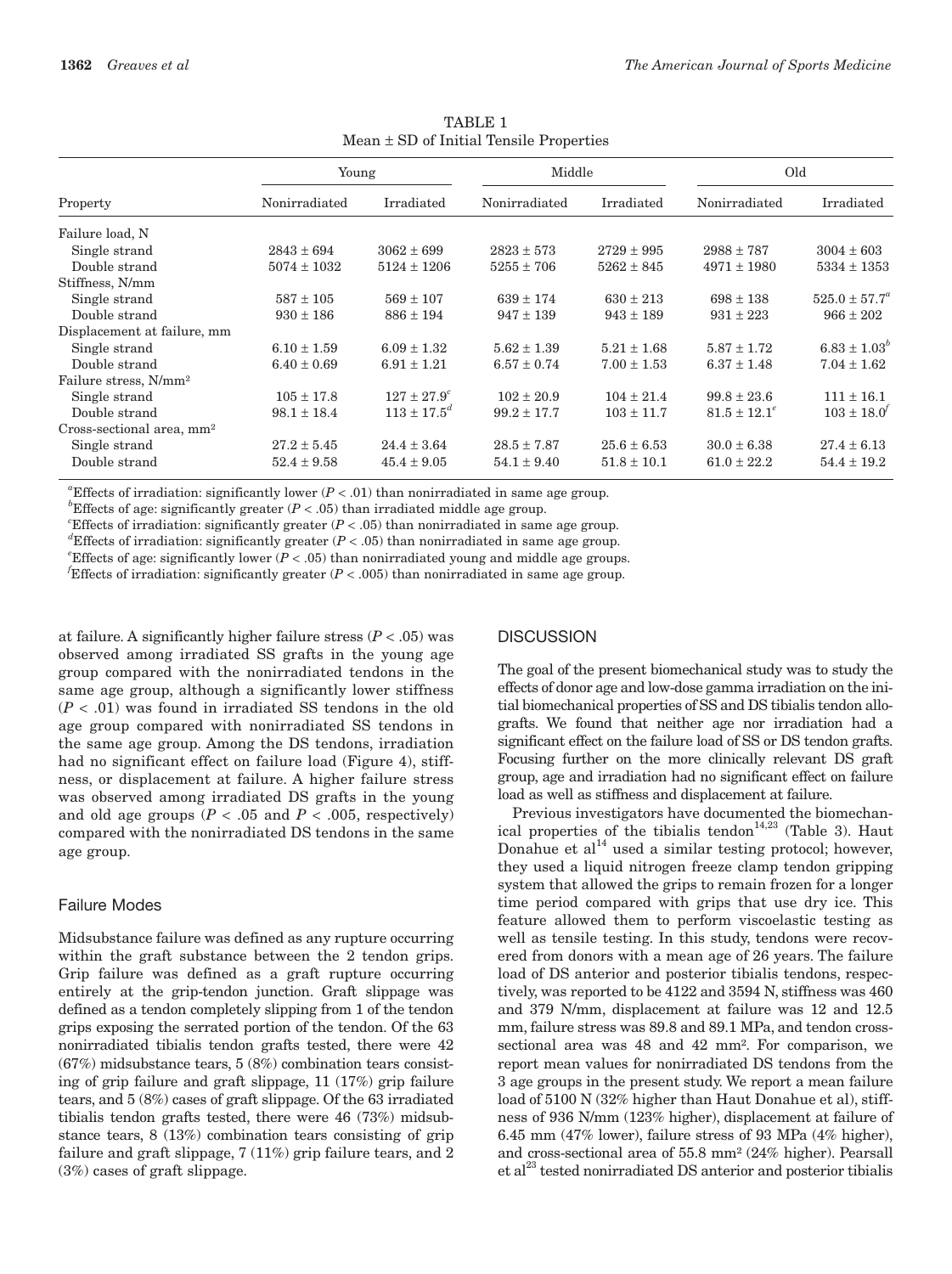

Figure 4. Failure load of double-strand tibialis tendon grafts. No significant differences between age or radiation status.

tendons recovered from human donors with a mean age of 78 years using gripping clamps frozen with dry ice similar to ones used in this study. The failure load for anterior and posterior tibialis tendons, respectively, was reported to be 3412 and 3391 N, stiffness of 344 and 302 N/mm, and tendon cross-sectional area of 38 and 48 mm<sup>2</sup>. Failure stress of these tendons ranged from 85 to 108 MPa. Comparing the findings of Pearsall et  $al^{23}$  with those of the present study, we report mean failure loads that are 50% higher, mean stiffness that is 190% higher, mean failure stress that is 4% higher, and a mean cross-sectional area that is 30% higher.

Differences between the biomechanical properties of nonirradiated DS tibialis tendons in the above studies and our data may reflect differences in the cross-sectional area of the tendons, differences in the tendon length tested, and differences in the applied strain rate used during tensile testing (Table 3). The mean cross-sectional area of the nonirradiated DS tendons in our study was 56 mm<sup>2</sup>, which was greater than that of the tendons in the study of Haut Donahue et  $al<sup>14</sup>$ 

 $(48 \text{ mm}^2 \text{ for anterior tibialis and } 42 \text{ mm}^2 \text{ for posterior tibialis}$ tendons) and Pearsall et  $al^{23}$  (38 mm<sup>2</sup> for anterior and 48 mm<sup>2</sup> for posterior tibialis tendons). As demonstrated in Figure 3, increasing the cross-sectional area of the tendons increases failure load. The mean tendon length tested in the hydraulic materials testing system (ie, distance between upper and lower clamp) also varied, with Haut Donahue et al testing tendons with a length of 75 mm and Pearsall et al testing tendons with a mean length of 185 mm (65-340 mm) and 165 mm (35-370 mm) for anterior and posterior tibialis tendons, respectively; whereas in the present study, the tested portion of the tendons was set at 30 mm in length. Differences may have also occurred because of the different strain rates applied to the tendons during tensile testing. In the present study, a high strain rate was chosen to simulate ACL injury.<sup>3,20,21</sup>

Previous authors have documented the biomechanical strength of the human ACL and various tissues commonly used in reconstructive knee ligament surgery.<sup>6,13,20,21,28,33,34</sup> Noyes and Grood<sup>21</sup> found the failure load of the femur-ACLtibia complex in young and old human specimens to be 1730 and 734 N, respectively, with stiffness values reported at 182 and 129 N/mm, respectively. Woo et  $al^{34}$  found the failure load of the femur-ACL-tibia complex in the young adult to approach 2160 N with a stiffness of 242 N/mm. Cooper et al<sup>6</sup> reported the failure load of 10-mm-wide bone-patellar tendon-bone grafts from young donors to approach 2977 N with a mean stiffness of 440 N/mm. Hamner et  $al<sup>13</sup>$  reported a mean failure load of 4590 N and stiffness of 861 N/mm for doubled gracilis and semitendinosus grafts recovered from donors with a mean age of 60 years. The failure load of 10mm-wide central sections of the quadriceps tendon-bone complex and the bone-patellar tendon-bone complex, which were preconditioned with a load of 50 to 800 N at 0.5 Hz for 200 cycles, has been reported to be 2353 and 2376 N, respectively, by Staubli et al,<sup>28</sup> with mean stiffness values of 570 and 904 N/mm, respectively.

| Summary of Statistically Significant ( $P < .05$ ) Findings <sup>a</sup> |                                                                                |                                                                            |                                                                |                                                                                                                  |  |  |  |  |
|--------------------------------------------------------------------------|--------------------------------------------------------------------------------|----------------------------------------------------------------------------|----------------------------------------------------------------|------------------------------------------------------------------------------------------------------------------|--|--|--|--|
|                                                                          | Graft Configuration                                                            |                                                                            |                                                                |                                                                                                                  |  |  |  |  |
|                                                                          |                                                                                | Single Strand                                                              | Double Strand                                                  |                                                                                                                  |  |  |  |  |
|                                                                          | Effect of Age                                                                  | Effect of Irradiation                                                      | Effect of Age                                                  | Effect of Irradiation                                                                                            |  |  |  |  |
| Failure load, N                                                          | <b>NS</b>                                                                      | <b>NS</b>                                                                  | <b>NS</b>                                                      | <b>NS</b>                                                                                                        |  |  |  |  |
| Stiffness, N/mm                                                          | NS                                                                             | Decreased in irradiated<br>old age group (compared)<br>to nonirradiated)   | <b>NS</b>                                                      | <b>NS</b>                                                                                                        |  |  |  |  |
| Displacement<br>at failure, mm                                           | Increased in irradiated<br>old age group<br>(compared to middle)<br>age group) | NS                                                                         | <b>NS</b>                                                      | <b>NS</b>                                                                                                        |  |  |  |  |
| Failure stress,<br>$N/mm^2$                                              | NS                                                                             | Increased in irradiated<br>young age group (compared)<br>to nonirradiated) | old age group (compared)<br>to young and middle<br>age groups) | Decreased in nonirradiated Increased in irradiated young<br>and old age groups<br>(compared to<br>nonirradiated) |  |  |  |  |

**TABLE 2** 

 $\mathrm{^{a}NS}$ , no significant findings.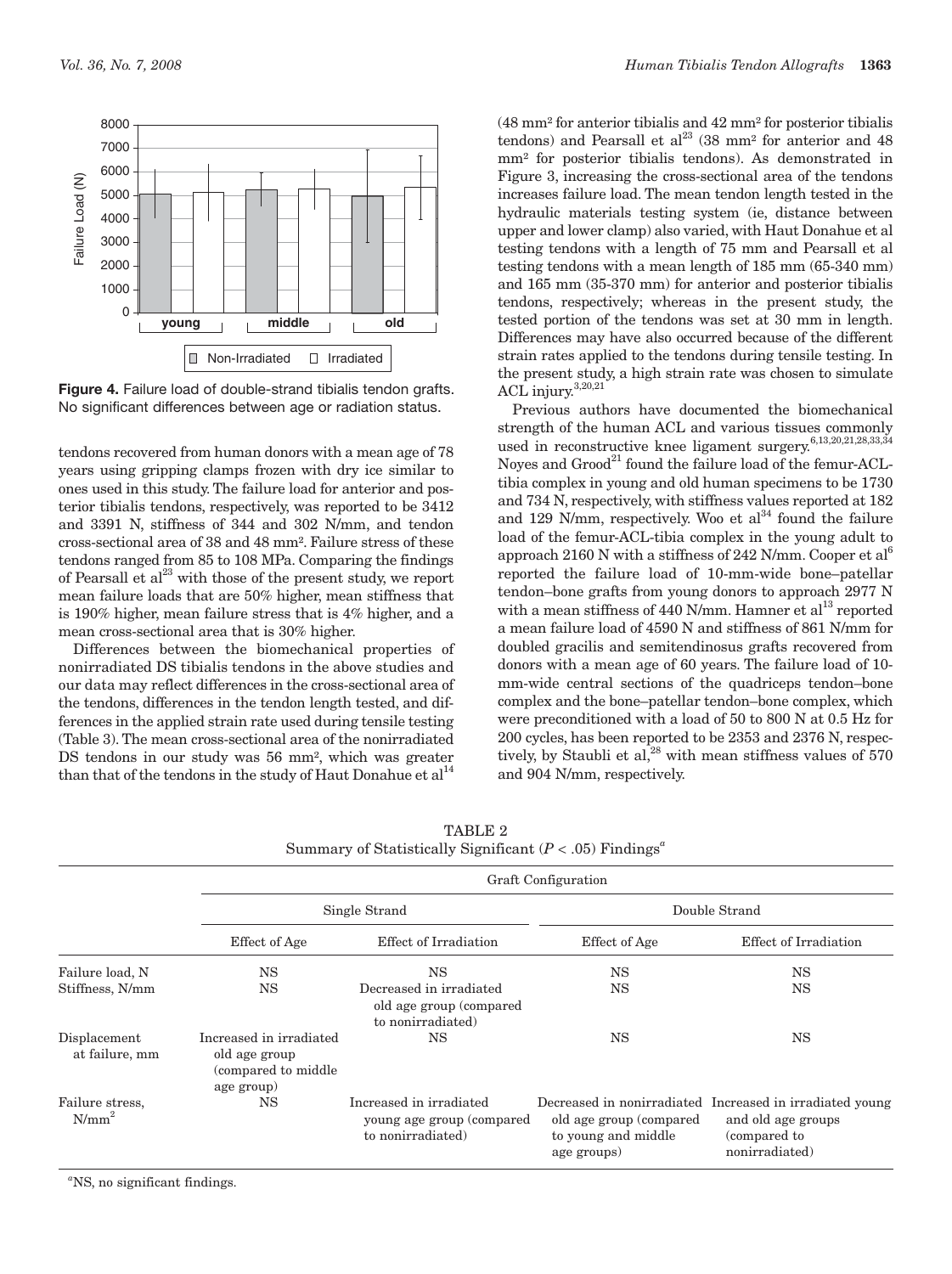|                                       | Pearsall et al <sup>23</sup> |           | Haut Donahue et al <sup>14</sup> |           |               |
|---------------------------------------|------------------------------|-----------|----------------------------------|-----------|---------------|
|                                       | Anterior                     | Posterior | Anterior                         | Posterior | Present: Both |
| Failure load, N                       | 3412                         | 3391      | 4122                             | 3594      | 5100          |
| Displacement at failure, mm           |                              |           | 12                               | 12.5      | 6.45          |
| Stiffness, N/mm                       | 344                          | 302       | 460                              | 379       | 936           |
| Failure stress, MPa                   | 85-108                       | 85-108    | 89.8                             | 89.1      | 93            |
| Cross-sectional area, mm <sup>2</sup> | 38                           | 48        | 48.2                             | 41.9      | 55.8          |
| Donor age, y                          | 78                           |           | 26                               |           | 51            |
| Tendon length tested, mm              | 185                          | 165       | 75                               |           | 30            |
| Strain rate, mm/s                     |                              |           | $1.5\,$                          |           | 30            |

**TABLE 3** Comparison of Methods and Results With Other Tibialis Research Data

The mean strength and stiffness of nonirradiated DS tibialis tendon grafts reported in our study (5100 N and 936 N/mm, respectively) exceed that of the native ACL, 10-mm central-third bone-patellar tendon-bone grafts, 10-mm quadriceps tendon grafts, and doubled gracilis and semitendinosus grafts (Figure 5). Also of note is the strength and stiffness of the irradiated DS tibialis tendons from the old age group (5334 N and 966 N/mm, respectively). This group, generally thought to be a worst-case scenario, has higher strength and stiffness than do nonirradiated DS tendons recovered from young and middle-aged donors (Figure 4). Furthermore, the mechanical properties of the irradiated, old DS tibialis tendons in our study are higher than those of tendon grafts commonly used for ACL and PCL reconstructions. 6,13-15,20,23,28,33,34

Smith et  $al^{27}$  investigated the relationship between lyophilization and irradiation on the strength of porcine toe extensor tendons by examining the mechanical properties of tendons that were irradiated with 2.5 Mrad after either tendon freeze-drying or freezing. They found that the ultimate tensile stress of the freeze-dried irradiated group was reduced by approximately 90% compared with the frozen irradiated group, indicating that freeze-drying should be avoided when irradiating tendons to maintain mechanical properties. The present study investigated a low gamma irradiation dose of 1.46 to 1.80 Mrad after freezing, and it was shown that the mechanical properties of the tibialis tendon were not significantly compromised. This low irradiation dose has been previously validated to provide effective bactericidal coverage.<sup>1</sup> However, a previous study demonstrated that grafts subjected to 2 Mrad irradiation had a significantly increased graft elongation after 1000 cycles when compared with nonirradiated controls.<sup>7</sup> Therefore, further investigation is warranted to study the effect of irradiation on the displacement at failure of tibialis tendon allografts under submaximal cyclic loading conditions. Our soft-tissue gripping system required freezing the ends of the tendons with specially designed soft-tissue clamps. As the freezing temperature of the soft-tissue clamps was maintained by manually packing dry ice inside the clamps before cyclically loading the specimens, the number of cycles we could perform was limited by the melting time of the dry ice. Empirical testing revealed that our gripping system was limited to only 100 cycles of cyclic loading before conducting load to failure testing.



Figure 5. Failure loads of different grafts compared with the double-strand tibialis tendon. DGST, doubled gracilis and semitendinosus; DS Ant Tib, double-strand anterior tibial tendon; DS Tib, double-strand tibialis tendon; PT, patellar tendon; QTB, quadriceps tendon-bone complex.

Tibialis tendons are most commonly used by surgeons as DS grafts for ACL and PCL reconstructions. However, SS grafts represent a common point of reference by which the biomechanical properties of other grafts used for ACL reconstruction are compared. We chose to study the mechanical properties of both SS and DS tibialis tendon grafts in an attempt to address the needs of both clinicians and basic science researchers. The initial biomechanical properties of the tendons were affected by the configuration type (SS or DS). The mean increase in failure load of the DS versus SS tibialis tendons for nonirradiated and irradiated tendons was 77% and 80%, respectively. Theoretically, the failure load of DS grafts should be twice that of SS grafts. The lower values for DS grafts may have resulted because of differences in the site of testing. The SS tendons were tested at the midsection, whereas the DS tendons were tested approximately 4.5 cm from either side of the centerline as the testing configuration required the center of the tendon to be looped around a post and clamped in the soft-tissue grips. This test design may also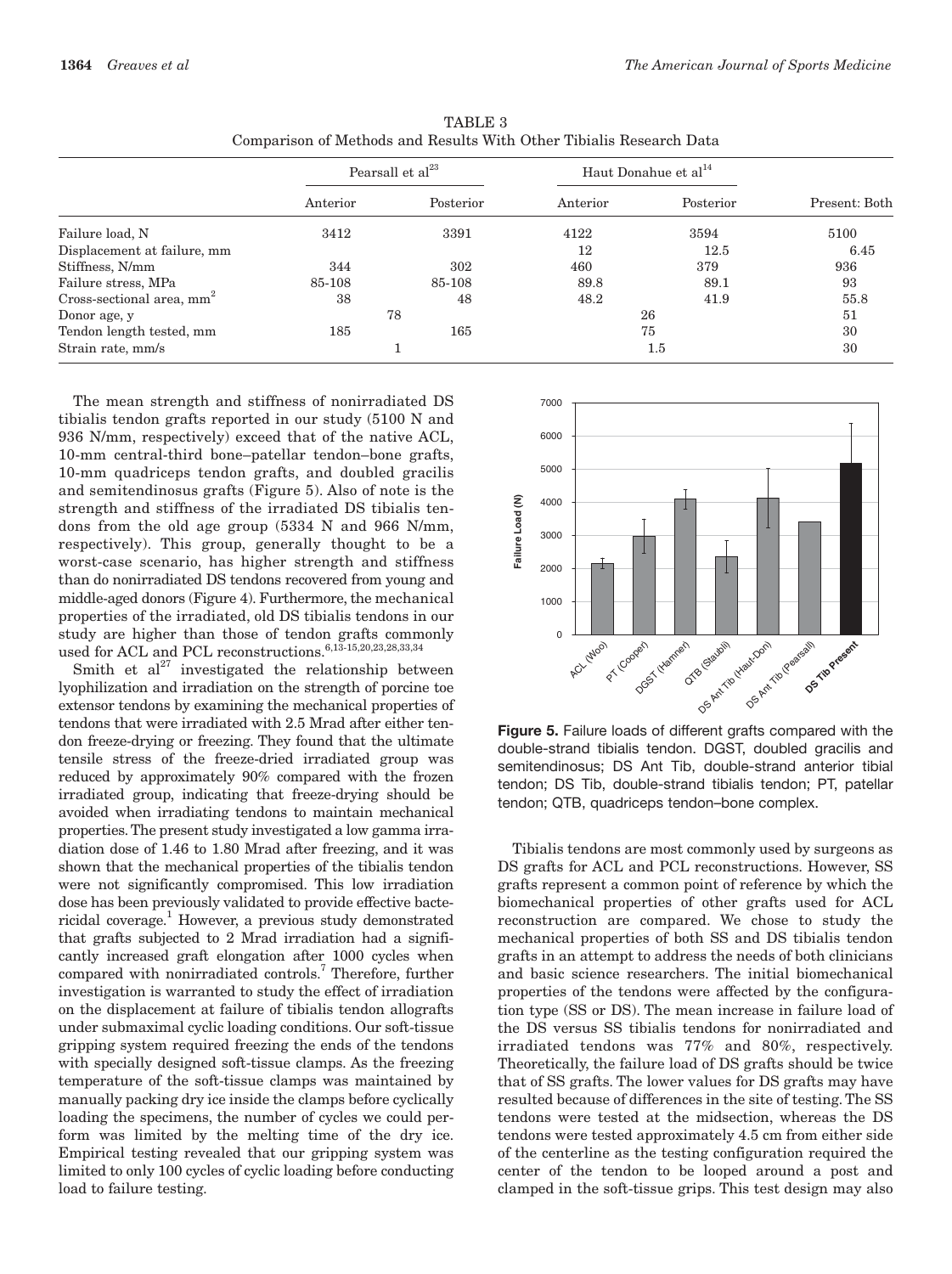provide an explanation for the inequality of statistically significant findings among the SS and DS configurations.

The strengths of the present study include the use of a single observer performing all of the biomechanical testing and cross-sectional area measurements (LLG), a large sample size, the use of paired tendons from the same donor in the nonirradiated and irradiated groups, and the randomization among tendons tested as SS or DS configurations. However, experimental error might have been introduced by the dry ice gripping system. Although the present study used a similar gripping technique used by other investigators to perform tensile tests of soft-tissue grafts, we did not always achieve midsubstance failures. The dry ice gripping system previously described by Hamner et al<sup>13</sup> resulted in 90% of tensile tests producing midsubstance failures in hamstring tendons, whereas the present study had only 67% and 73% midsubstance failures in tendons from the nonirradiated and irradiated groups, respectively. In some cases, tendon slippage was unavoidable as the dry ice clamping system was not designed to withstand failure loads more than 7000 N, a value occasionally achieved by some of our DS tendons. Therefore, the lower incidence of midsubstance failures achieved in the present study might reflect limitations of the gripping system due to the higher failure loads of tibialis tendon grafts compared with the SS, DS, and 4-strand hamstring tendon grafts. When the tendon undergoes a grip failure, a stress concentration from the grip occurs at the tendon-grip interface, which causes the tendon to fail at a lower load than would have occurred if the tendon had undergone a midsubstance failure. Therefore, the values we report may underestimate the failure load. The variability in failure load when the tendon fails at midsubstance versus a grip failure is currently unknown. However, because we tested such a large number of tendons  $(N = 126)$  and the modes of failure were fairly consistent across the different groups, we speculate that this effect would be comparable among the different age and irradiation groups.

Another limitation of the present study was the use of a single load to failure test to measure the failure load of the tendon grafts. The application of submaximal cyclic loads (or fatigue conditions) more closely simulates the loading pattern to which in vivo ACL grafts are subjected. Although ACL grafts might fail during a single event in which the load exceeds the ultimate failure load, the more likely mode of graft failure occurs when the graft is subjected to submaximal cyclic loading conditions during activities such as walking, jogging, running, and stair climbing.

The dry ice clamps used in the present study caused the midportion of the hamstring tendon construct to be cooled to 13°C. Hamner et al<sup>13</sup> reported no significant difference in linear stiffness and failure stress for patellar tendons tested at room temperature and those tested at 13°C. It was therefore assumed that the cooling of tendon grafts to 13°C did not significantly affect the additional mechanical property of displacement at failure.

This study investigated the mechanical effects of age and low-dose irradiation, but we did not address the possible underlying biological mechanisms by which these effects may contribute to the alteration of mechanical properties.

Viidik $32$  associated aging of connective tissues with increasing collagen cross-links. Viidik suggested that as age increases, the critical number of cross-links is eventually reached, and the connective tissue then becomes more brittle and weak.<sup>32</sup> Further investigation aimed at determining exactly how the composition of the tibialis tendon is altered with irradiation and increasing age might provide additional useful information for tissue banks.

The favorable mechanical properties of the tibialis tendon found in the present study are supported clinically with a retrospective study that examined the outcomes of 18 recipients of cryopreserved DS anterior tibialis allografts for ACL reconstruction 2 years after surgery.<sup>22</sup> Normal or near-normal grades for manual knee ligament tests were found in 94% of the subjects. Most subjects  $(83%)$  rated their current function at greater than 91% of preinjury levels, and all subjects continued to participate at their perceived preinjury activity levels.<sup>22</sup>

Although previous studies showed an inverse relationship between age and strength of the bone–ACL ligament–bone complex, it is important to note that the inferior biomechanical properties demonstrated in older specimens are suspected to be related to bone quality, which is known to decrease with age.  $2^{1,24,34}$  Previous investigators have reported biomechanical properties for SS gracilis and semitendinosus grafts recovered from elderly donors (mean age, 80 years; range, 70-102 years) that were similar to those from young donors.<sup>13</sup> These results suggest that age may have less of an effect on the initial biomechanical properties of soft-tissue grafts. The findings of our study provide additional support for this hypothesis.

An age-related decrease in failure stress was found among DS nonirradiated specimens in the old age group; however, an age-related decrease in failure load in the old age group was not found (Figure 4). This finding may be explained by the observed trend of the increase in graft cross-sectional area with age (Table 1). An age-related increase in displacement at failure was determined among SS old, irradiated tendons; however, this finding was not found among DS irradiated specimens. As the tibialis tendon is used in a DS configuration clinically, this increase in displacement at failure is perhaps not clinically relevant. The irradiation-induced decrease in stiffness among the SS grafts is perhaps also of little clinical concern as the stiffness we report for this group is higher than that of other commonly used ACL reconstruction grafts.<sup>6,13,20,28</sup> Furthermore, because graft fixation is the weak link until biological incorporation of the graft material occurs, it is the type of graft fixation used that determines the stiffness of the femur-ACL graft-tibia complex. Although irradiation resulted in a decrease in the stiffness of SS tendons in the old age group, the stiffness for this group is still 2 to 60 times higher than the stiffness reported for commonly used knee ligament fixation devices.<sup>2,5</sup>

In summary, our study demonstrates that donor age up to 65 years has no significant effect on the initial biomechanical properties of nonirradiated and irradiated SS and DS tendons. Terminal sterilization with 1.46 to 1.80 Mrad gamma irradiation significantly increased the failure stress in DS young and old specimens and SS young specimens;